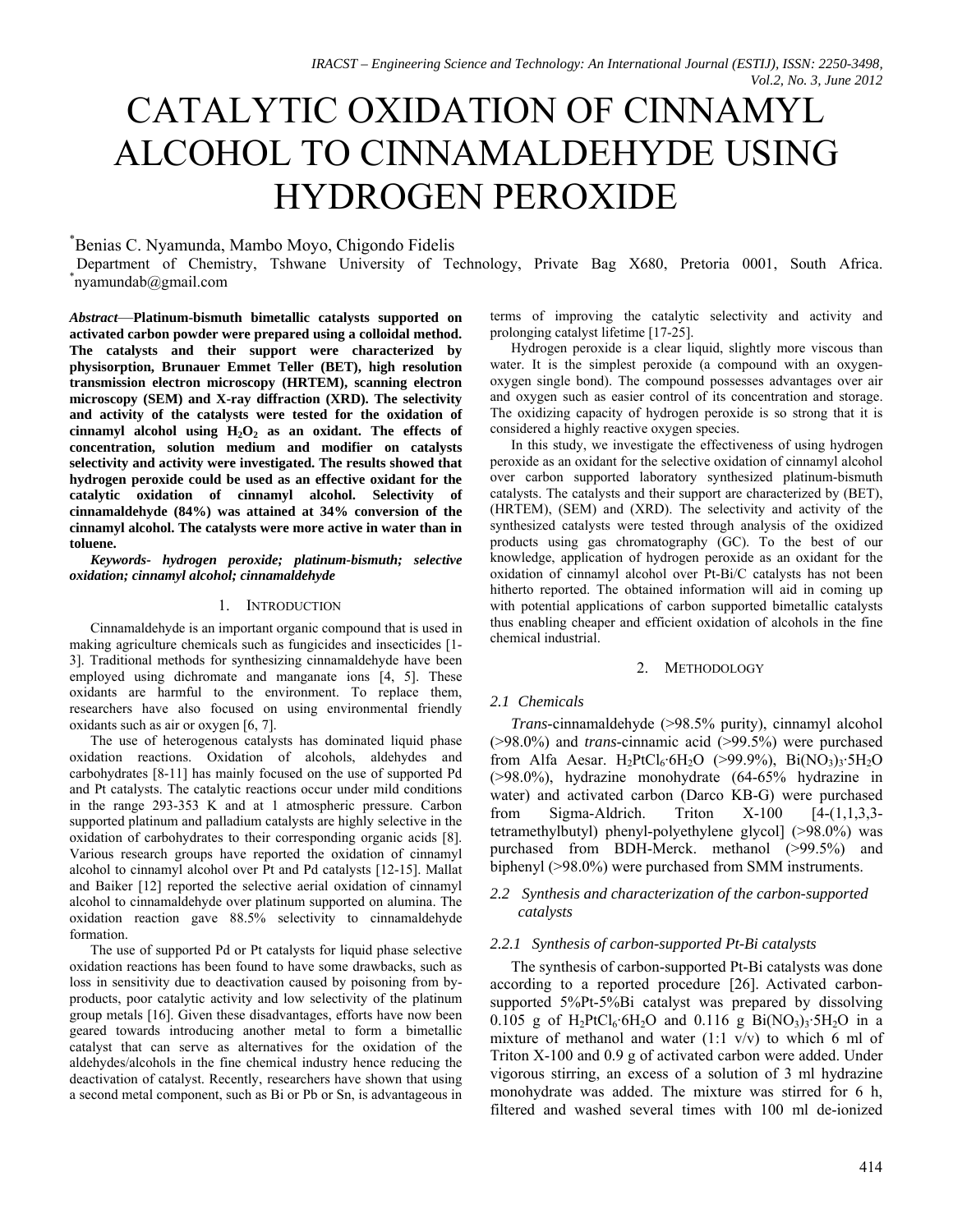water to give metal nanoparticles supported on activated carbon, which were then dried. Catalysts with varying bismuth loadings were prepared by adjusting stoichiometry of the ingredients.

## *2.3 Oxidation reactions*

Cinnamyl alcohol (0.013 mol), 20 ml of de-ionized water and 0.2 g of the platinum-bismuth, platinum-antimony or platinum catalyst were added to a 3-necked flask equipped with a condenser and a dropping funnel. The reaction mixture was refluxed and continuously stirred in an oil bath at 60°C. An aqueous solution of  $H_2O_2$  (0.015 moles, 30%) was added drop wise for a period of 2 h. During the course of the reaction, samples were withdrawn from the reaction mixture at regular time intervals and then stored at ambient condition before GC analysis. For comparison, the procedure was also repeated using 20 ml of toluene instead of de-ionized water as the solvent.

# *2.4 Chemical Analysis*

Chromatographic measurements were performed on a Varian Chromapack CP-3800 gas chromatograph, equipped with a Hewlett Packard Phenomenex column Zebron ZB-5 (30  $m \times 0.25$  mm i.d.  $\times 0.25$  µm stationary phase thickness) and a flame ionization detector (FID). The oven temperature was programmed as follows: 80ºC held for 2 min, then increased to 150ºC at a rate of 25ºC/min, held for 0.5 min, and increased to 190ºC at a rate of 50ºC/min. The injector temperature was set at 260ºC in the split injection mode (ratio 10:1). The detector temperature was 300ºC. For qualitative and quantitative analysis, peaks were identified using pure cinnamyl alcohol, cinnamaldehyde and cinnamic acid standards. Biphenyl was used as an internal standard.

# 3. RESULTS AND DISCUSSION

# 3.1 *Characterization of the catalyst*

# *3.1.1 Physicochemical properties:*

The chemical compositions and some physical properties of the carbon-supported platinum catalysts are illustrated in Table 1. The metal loadings determined using ICP-OES were generally close to the values targeted during catalyst preparation. The surface areas of the carbon supported catalysts were always lower than that of the activated carbon as shown in Table 1. The crystallite sizes were found to be between 3.2-3.9 nm and 4.4-5.8 nm for bismuth and platinum respectively.

Table 1. Chemical composition and physical properties of carbon supported Pt-Sb catalysts

.

| Catalyst    | Metal content (mass%) |     | Crystallite size (nm)    |       | BET surface area $(m^2g^{-1})$ |
|-------------|-----------------------|-----|--------------------------|-------|--------------------------------|
|             | Pt                    | Bi  | $*P_1$                   | $*Bi$ |                                |
| Activated C | -                     |     | $\overline{\phantom{0}}$ |       | 864                            |
| $5\%$ Pt/C  | 4.8                   |     | 5.0                      |       | 698                            |
| 5%Pt-5%Bi/C | 4.9                   | 4.8 | 5.8                      | 3.9   | 728                            |
| 5%Pt-3%Bi/C | 4.8                   | 2.8 | 4.4                      | 3.6   | 731                            |
| 5%Pt-1%Bi/C | 4.9                   | 0.9 | 4.5                      | 3.3   | 746                            |

\*Particle size as determined by XRD

# *3.1.2 Chemical composition*

Figure 1 shows a wide angle XRD pattern of the carbonsupported platinum catalyst. The broad peaks indicate that small nanometer-size particles are present. The diffraction peaks indicated as (111), (200) and (220) 2 $\theta$  values of 39.6°, 46.3° and 67.4° respectively are attributed to platinum. The peaks indicate that platinum is present in the face-centered cubic structure [27]. A broad feature in the region of 20-22° is commonly attributed to amorphous carbon phases [28-29]. The XRD pattern of the 5%Pt-5%Bi/C catalyst is illustrated in Figure 2. Bismuth is present as bismuth (III) oxide. The (111), (200) and (220) reflections at 2 $\theta$  values of 39.8°, 46.2° and 67.5° respectively are attributed to face-centered cubic platinum structure [27].



Figure 1. XRD diffraction pattern of 5%Pt/C catalyst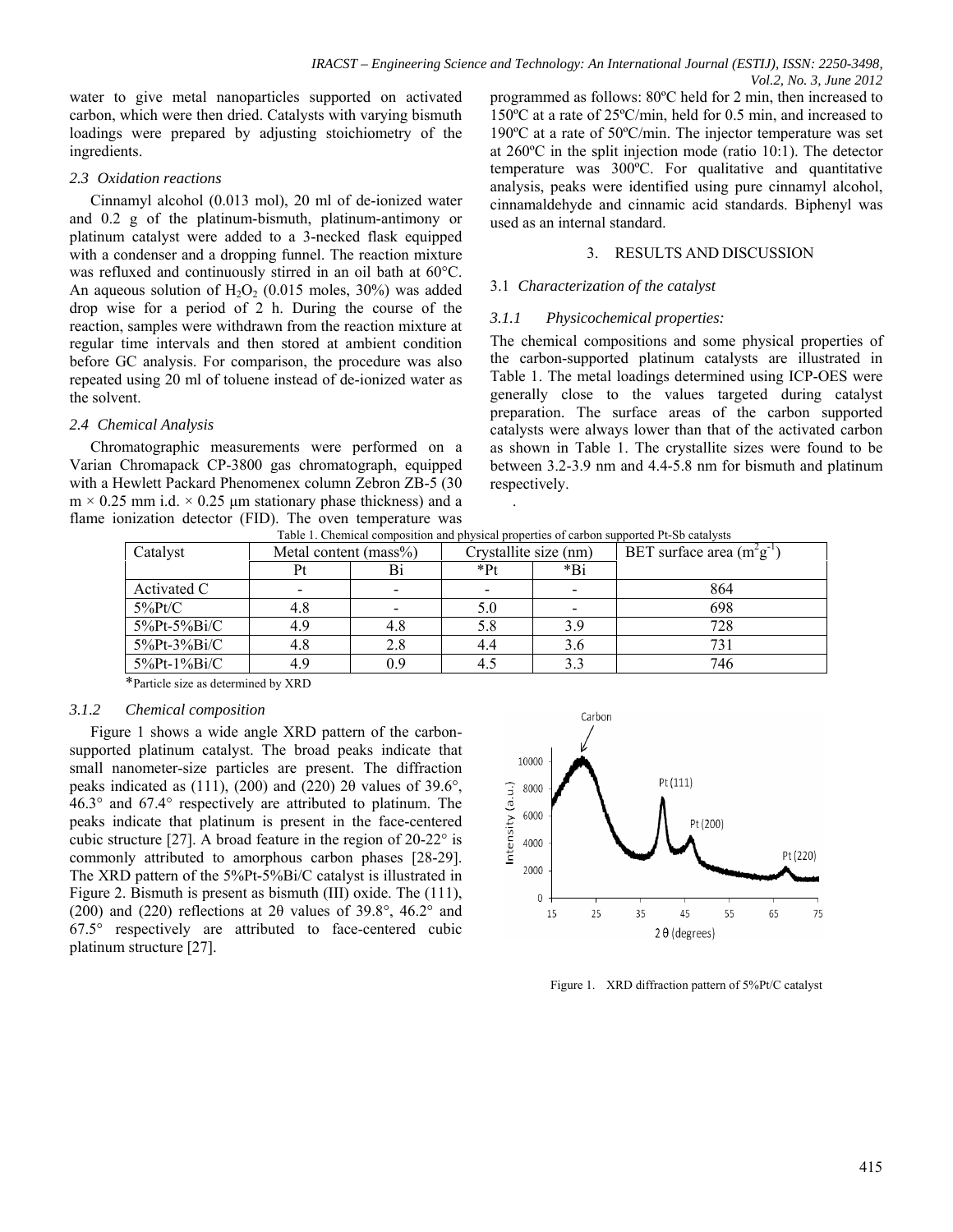

Figure 2. XRD diffraction pattern of 5%Pt-5%Bi/C catalyst

#### *3.1.3 HRTEM analysis*

High Resolution Transmission Electron Microscopy was used to characterize the extent of dispersion of the 5%Pt-5%Bi catalyst on the carbon surface (Figure 3). As can be seen from the image, the black dots which represent the metals in this case are supported as discrete particles. The corresponding histograms of the particle size distributions indicate that the average particle size on the Pt-Bi/C catalyst is between 10-11 nm. The average particle sizes were larger than the crystallite sizes determined by XRD indicating that the particles determined by HRTEM could possibly have been clusters formed by more than one crystal.



Figure 3. HRTEM images and particle distribution histogram of 5%Pt-5%Bi/C catalyst

#### *3.1.4 SEM analysis*

Scanning electron microscopy was used to characterize and compare the surface morphology of the activated carbon and the 5%Pt-5%Bi catalyst. Figure 4 represents micrographs of the activated carbon and 5%Pt-5%Bi catalysts. As can be seen and compared with activated carbon (Figure 4a), the white

dispersed Pt-Bi particles.



Figure 4. SEM images, (a) activated carbon (b) 5%Pt-5%Bi

#### *3.2 Catalyst testing*

The selective oxidation of cinnamyl alcohol to cinnamaldehyde is used as the test reaction:



*3.2.1 Activity of modified and unmodified catalyst* 

#### *3.2.1.1 Effects of hydrogen peroxide concentration*

The effects of different hydrogen peroxide concentrations are illustrated in Figure 5. The catalytic activity increased with increasing hydrogen peroxide concentration up to 70 min. After 70 min, the activity levels off possibly due to catalyst deactivation by strong adsorption of (by)products [30]. The 30% hydrogen peroxide concentration was observed to have the fastest and highest conversion. A similar trend was observed using toluene as solvent (Figure not shown).



Figure 5. Conversion as a function of time for the oxidation of cinnamyl alcohol over carbon supported 5%Pt-5%Bi catalyst in water (60ºC, 2 h)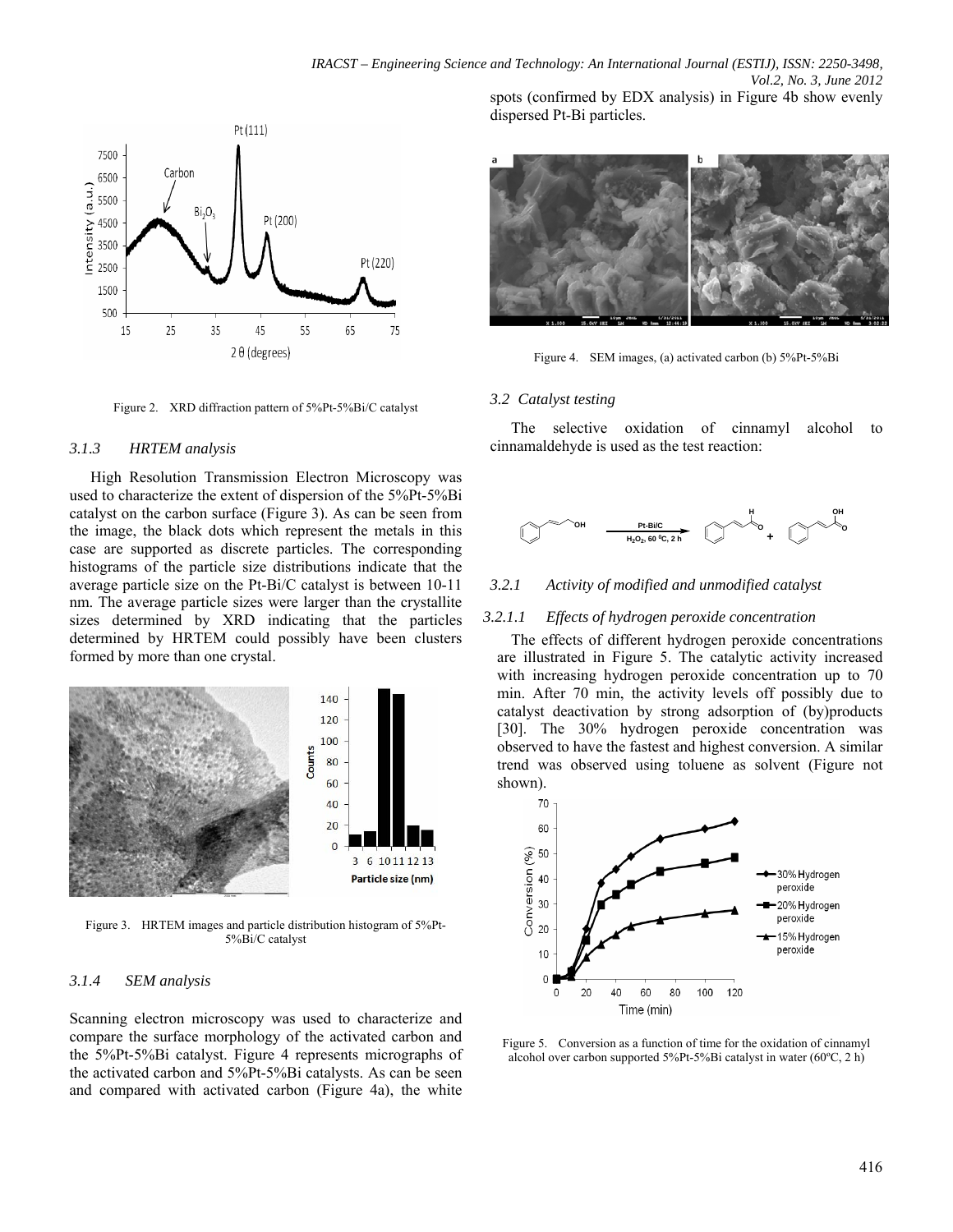## *3.2.1.2 Effects of modifier*

The activities of platinum catalysts in water are illustrated in Figure 6. The activity of bismuth promoted catalyst decreases with an increase in bismuth loading possibly due to blockage of active sites on the platinum surface. Unmodified platinum catalyst exhibited the least activity (36% in 2 h) due to over oxidation of the platinum surface. These results clearly show that bismuth has a modification role on platinum catalysts. To illustrate the effect of using platinum catalyst of different metal loadings an F-test was used. The data in Table 2 indicates that there is a significant difference in the mean conversion of cinnamyl alcohol over these catalysts signifying that the presence of the modifier has got an effect on conversion.

| Replicate | Conversion $(\%)$ |           |           |           |  |
|-----------|-------------------|-----------|-----------|-----------|--|
|           | $5%$ Pt           | 5%Pt-1%Bi | 5%Pt-3%Bi | 5%Pt-5%Bi |  |
|           | 36.1              | 88.4      | 78.4      |           |  |
|           | 35.4              |           | 83.7      |           |  |
|           | 36.5              | 85.6      | 79.4      | 02.4      |  |
| mean      | 36.0              | 85.9      | 80.5      | 0.1       |  |
| critical  | 4.1               |           | 4.1       |           |  |



Figure 6. Conversion as a function of time for the oxidation of cinnamyl alcohol over carbon supported catalysts in water (60ºC, 2 h)

#### *3.2.1.3 Effects of aqueous and non-aqueous medium*

The behavior of the as prepared catalysts in different media is illustrated in Figure 7. As can be seen, the platinum catalysts have higher conversion in water than in toluene, at any given time interval. A dehydrogenation mechanism [31] for oxidation of alcohols proposes that hydrogen is initially abstracted from the -OH bond to form an alkoxide ion. Based on this dehydrogenation mechanism, water is a weak base that possibly facilitates hydrogen abstraction from alcohol, thus enhancing catalytic activity.



alcohol over 5%Pt-5%Bi/C (60ºC, 2 h)

### *3.2.2 Selectivity*

## *3.2.2.1 Effect of different modifiers*

Addition of bismuth modifier to Pt affects catalytic selectivity. Figure 8 shows that the selectivity of bismuth modified catalysts to cinnamaldehyde decreases with increase in time. However, the rate of decrease follow the order 5%Pt-5%Bi/C 5%Pt-3%Bi/C 5%Pt-1%Bi/C 5%Pt /C. The observation can be attributed to adsorption of oxidized (by)products. Selectivity was lowest over the unmodified Pt/C catalyst (57% after 2 h). The corresponding percentages for the bismuth-modified catalyst were 73, 69 and 61% for 5%Pt-5%Bi/C, 5%Pt-3%Bi/C and 5%Pt-1%Bi/C catalysts respectively. The significant difference in selectivity of the data is illustrated by use of an F-test. The data in Table 3 indicates that there is a significant difference in the mean selectivity of cinnamyl alcohol over bismuth modified catalysts signifying that the presence of the modifier has got an effect on selectivity.



Figure 8. Selectivity as a function of time for the oxidation of cinnamyl alcohol over carbon supported catalysts in water (60ºC, 2 h)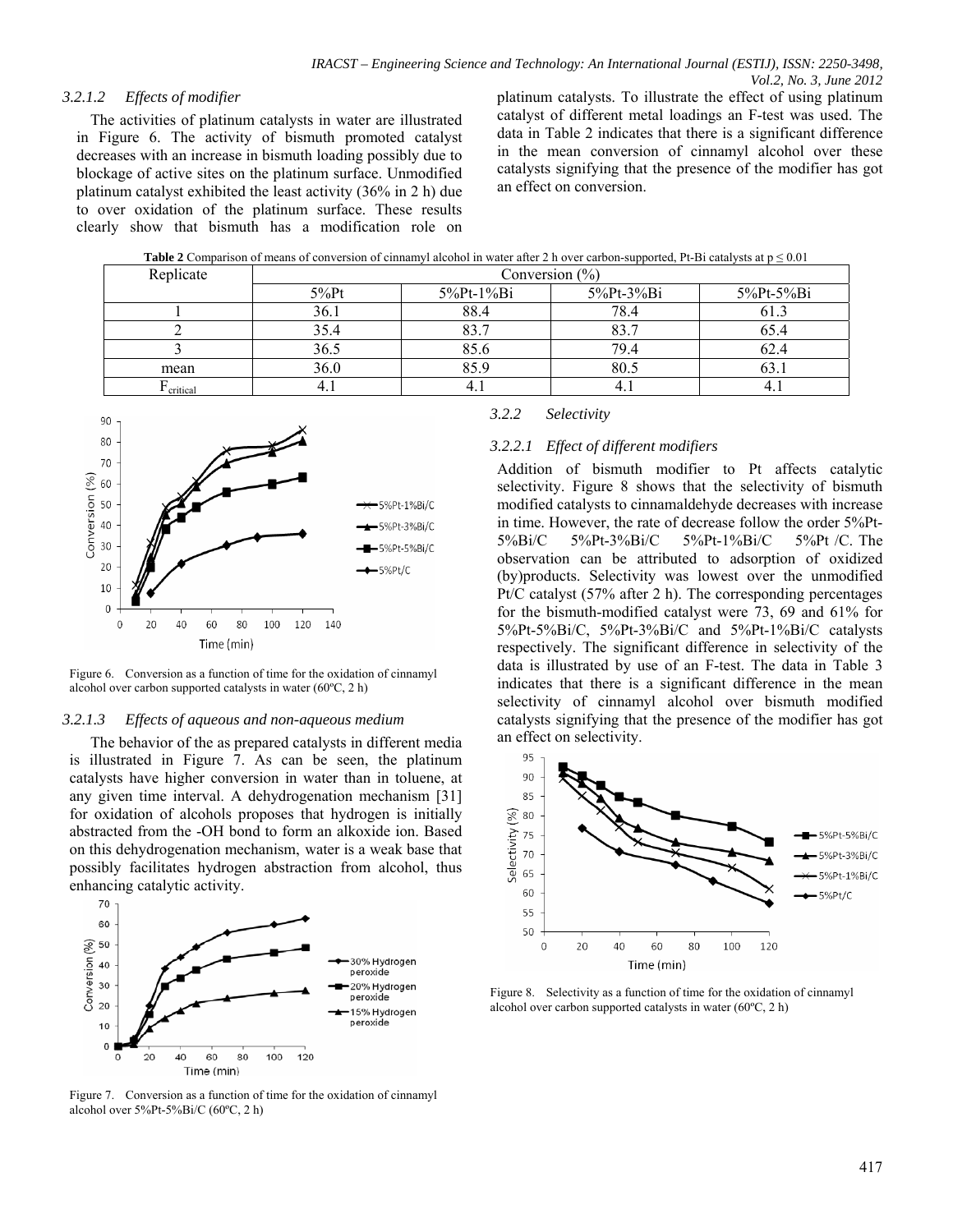| Table 3. Comparison of means of selectivity of cinnamyl alcohol in water after 2 h over carbon-supported, Pt-Bi catalysts at $p \le 0.01$ |                    |                    |               |           |  |  |
|-------------------------------------------------------------------------------------------------------------------------------------------|--------------------|--------------------|---------------|-----------|--|--|
| Replicate                                                                                                                                 | Selectivity $(\%)$ |                    |               |           |  |  |
|                                                                                                                                           | $5\%$ Pt           | $5\%$ Pt- $1\%$ Bi | $5\%$ Pt-3%Bi | 5%Pt-5%Bi |  |  |
|                                                                                                                                           | 57.0               | 61.1               | 68.1          | 76.0      |  |  |
|                                                                                                                                           | 57.3               | 61.4               | 68.8          | 70.9      |  |  |
|                                                                                                                                           | 57.9               | 61.1               | 68.6          | 72.8      |  |  |
| mean                                                                                                                                      | 57.4               | 61.2               | 68.5          | 73.2      |  |  |
| critical                                                                                                                                  |                    |                    |               |           |  |  |

*IRACST – Engineering Science and Technology: An International Journal (ESTIJ), ISSN: 2250-3498, Vol.2, No. 3, June 2012* 

### *3.2.2.2 Effect of aqueous and non-aqueous medium*

The medium in which an unmodified and modified catalyst works is important since its affects its degree of selectivity. Figure 9 shows that the 5%Pt-5%Bi/C catalyst was more selective towards the formation of cinnamaldehyde in toluene than in water (84.3% and 73% after 2 h respectively). Water reacts with the cinnamaldehyde to form an aldehyde hydrate that further oxidizes to form cinnamic acid [32] according to the following equation:

 $\text{RCHO}_{\text{sol}} + \text{H}_{2}\text{O}_{\text{sol}} \rightarrow \text{RCH}(\text{OH})_{2 \text{ sol}} \rightarrow \text{RCH}(\text{OH})_{2 \text{ ads}} \rightarrow \text{RCOOH}_{\text{ads}} + 2\text{H}_{\text{ads}}$ 



Figure 9. Selectivity as a function of time for the oxidation of cinnamyl alcohol over 5%Pt-5%Bi catalysts in water and toluene (60ºC, 2 h)

#### *3.2.2.3 Effect of hydrogen peroxide concentration*

The selectivity of 5%Pt-5%Bi catalyst using different concentrations of hydrogen peroxide is illustrated in Figure 10. With increase in time, the selectivity decreases using different concentrations. The change in selectivity follows the order 15% 20% 30% hydrogen peroxide concentration. The change is selective during the course of reaction can be explaining by adsorption of reaction species that block some of the active sites.



Figure 10. Selectivity as a function of time for the oxidation of cinnamyl alcohol over  $5\%$ Pt- $5\%$ Bi/C catalysts in water (60 $^{\circ}$ C, 2 h)

## *3.2.3 Overview summary of activity (conversion) and selectivity of supported platinum catalysts*

Table 4 gives a summary of selectivity and activity of platinum catalysts. The results obtained from the prepared Pt-Bi/C show good selectivity and conversion in different media when compared to other studies reported in literature as shown in Table 4. Although values for selectivities and conversions from the current study are lower than previous reported results they show great potential of using hydrogen peroxide as a complementary oxidant to oxygen.

#### 4. CONCLUSION

In this study the carbon-supported platinum catalysts were successfully synthesized and characterized using BET, XRD, HRTEM and SEM. The oxidation of cinnamyl alcohol to cinnamaldehyde was investigated over carbon-supported platinum catalysts. The results have shown a great potential of using hydrogen peroxide as an environmentally friendly and cost-effective oxidant. The selectivity to cinnamaldehyde formation over  $5\%$ Pt- $5\%$ Bi/C was high ( $\geq$ 84%) in toluene. However, under the reaction conditions used, Pt-Bi/C catalysts are less active than previously reported results. That is, after a reaction time of 2 h, conversions of 34% and 63% were recorded for 5%Pt-5%Bi/C, in water and toluene respectively. Catalyst activities were higher in water than in toluene, but toluene has a positive influence on the cinnamaldehyde selectivity. The aldehyde selectivity improves with increasing base metal loading of the catalyst (Bi), while the catalyst activity concurrently decreases. Future perspectives related to the kinetics on the addition of oxidant and change of the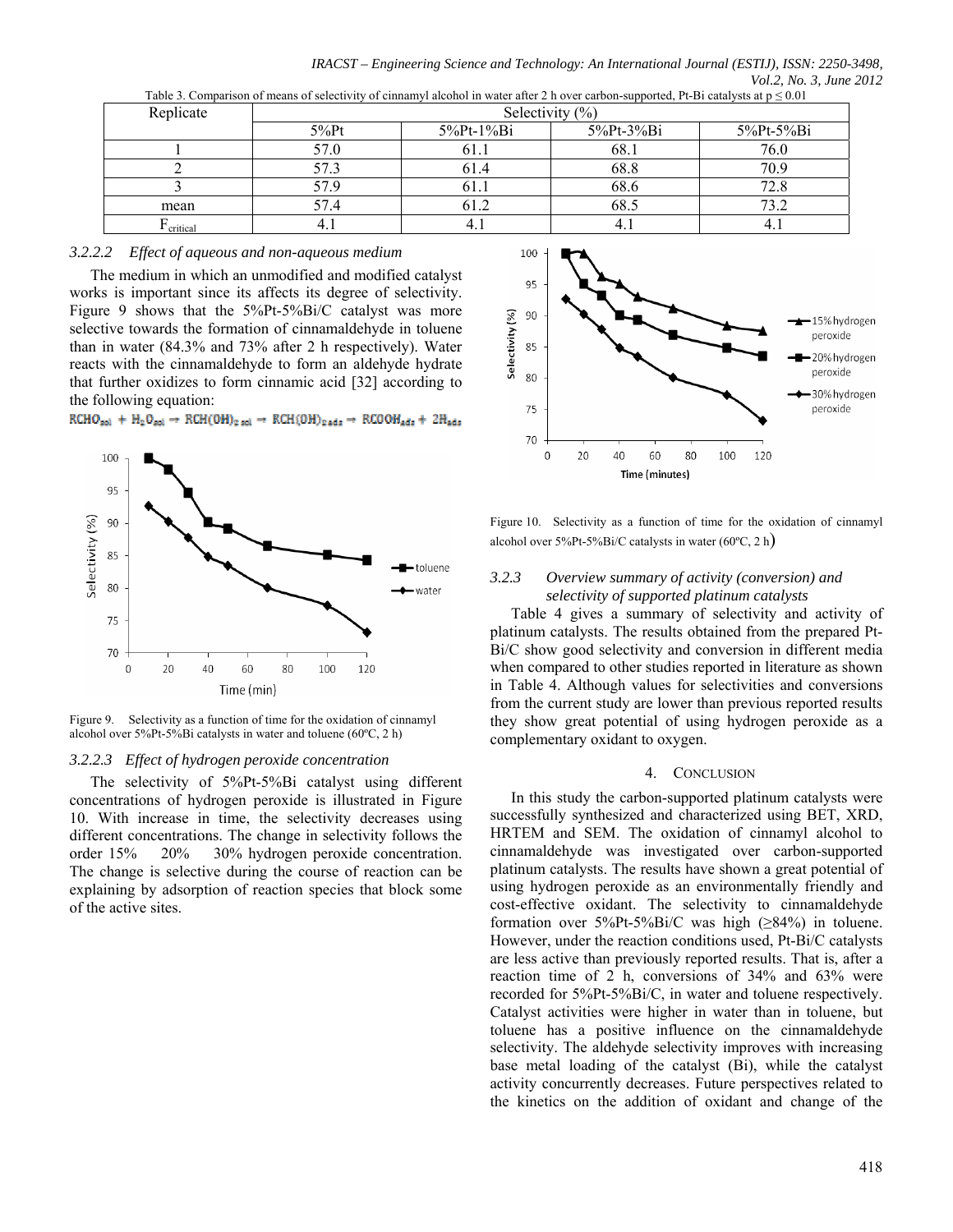catalyst support would possibly bring significant changes in the catalyst selectivity and activity.

| Catalyst                                          | Selectivity $(\% )$ | Table + Comparative results for ealitytic oxidation of chinamyl alcohol<br>Conversion $(\% )$ | Conditions            | Reference        |
|---------------------------------------------------|---------------------|-----------------------------------------------------------------------------------------------|-----------------------|------------------|
| $5\%$ Pt- $5\%$ Bi/Al <sub>2</sub> O <sub>3</sub> | 96-98               | 96                                                                                            | Air, 40-80 C,         | 13               |
| 5%Pt-5%Pd-5%Bi/C                                  | 97                  | 97                                                                                            | detergent             |                  |
| $5\%$ Pt/Al <sub>2</sub> O <sub>3</sub>           | 88                  | 10                                                                                            |                       |                  |
| $5\%Pd/Al_2O_3$                                   | 90                  | 21                                                                                            | Air, 65 C, toluene    | 14               |
| $5\%Pd/Al_2O_3$                                   | 89                  | 50                                                                                            | Air, 80 C, toluene    | 15               |
| $5\%$ Pt- $5\%$ Bi/C                              | 73                  | 63                                                                                            | Air, 60 C, water      | Current<br>study |
| $5\%$ Pt- $5\%$ Bi/C                              | 84                  | 34                                                                                            | C, toluene<br>Air, 60 |                  |

Table 4 Comparative results for catalytic oxidation of cinnamyl alcohol

### ACKNOWLEDGMENT

The authors would like to thank the department of microscopy at CSIR for providing HRTEM and SEM services.

#### **REFERENCES**

- S. Cheng, J. Y. Liu, K. H. Tsai, W. J. Chen and S.T. Chang, "Chemical composition and mosquito larvicidal activity of essential oils from leaves of different Cinnamomum osmophloeum provenances," Agric. Food Chem., vol. 52, pp. 4395–4400, 2004.
- 2. A. O. Gill and R. A. Holley, "Mechanisms of bactericidal action of cinnamaldehyde against Listeria monocytogenes and of Eugenol against L. monocytogenes and Lactobacillus sakei," Applied and Environmental Microbiology, vol. 70, pp. 5750– 5755, 2004.
- 3. S. O. Duke, C. L. Cantrell, K. M. Meepagala, D. E. Wedge, N. Tabanca and K. K. Schrader, "Natural toxins for use in pest management," Toxins, vol. 2, pp. 1943‐1962, 2010.
- 4. B. F. Mirjalili, M. A. Zolfigol, A. Bamoniri and A. Zarei, "Silica sulfuric acid/potassium permanganate/Wet SiO<sub>2</sub> as an efficient heterogeneous method for the oxidation of alcohols under mild conditions, Bulletin Korean Chemical Society," vol. 24, pp. 400‐ 402, 2003.
- 5. J. A. Barnard and N. Karayannis, "The determination of some aliphatic alcohols and aldehydes by oxidation with acid potassium dichromate," Analytica Chimica Acta, vol. 26, pp. 253‐258, 1962.
- 6. T. L. Stuchinskaya and I. V. Kozhevnikov, "Liquid‐phase oxidation of alcohols with oxygen catalysed by modified palladium(II) oxide," Catalysis Communications, vol. 4, pp 417-422, 2003.
- 7. D. I. Enache, J. Edwards, P. Landon and B. Solsona‐espriu, "Solvent‐free oxidation of primary alcohols to aldehydes using Au-Pd/TiO<sub>2</sub> catalysts," Science, vol. 311, pp. 362-365, 2006.
- 8. N. Dimitratos, A. Villa, D. Wang, F. Porta, D. Su and L. Prati, "Pd and Pt catalysts modified by alloying with Au in the selective oxidation of alcohols," Catalysis Letters, vol. 244, pp. 115‐121, 2006.
- 9. C. Bronnimann, Z. Bodnar, P. Hug, T. Mallat and A. Baiker, "Direct oxidation of L‐sorbose to 2‐keto‐L‐gluconic acid with molecular oxygen on platinum‐and palladium based catalysts," Catalysis, vol. 150, pp. 199‐203, 1994.
- 10. R. Garcia, M. Besson and P. Gallezot, "Chemoselective catalytic oxidation of glycerol with air on platinum metals," Applied Catalysis A: General, vol. 127, pp. 165‐176, 1995.
- 11. M. Hronec, Z. Cvengrosova and J. Kizlink, "Competitive oxidation of alcohols in aqueous phase using Pd/C catalyst," Molecular Catalysis, vol. 83, pp. 75‐82, 1993.
- 12. T. Mallat and A. Baiker, "Catalyst potential: a key for controlling alcohol oxidation in multiphase reactors," Catalysis Today, vol. 24, pp. 143‐150, 1995.
- 13. T. Mallat, Z. Bodnar, P. Hug and A. Baiker, "Selective oxidation of cinnamyl alcohol to cinnamaldehyde with air over Bi‐ Pt/Alumina catalysts," Catalysis, vol. 153, pp. 131‐143, 1995.
- 14. J.-D. Grunwaldt, C. Keresszegi, T. Mallat and A. Baiker, "In situ EXAFS study of  $Pd/Al_2O_3$  during aerobic oxidation of cinnamyl alcohol in an organic solvent," Catalysis, vol. 213, pp. 291‐295, 2003.
- 15. C. Hardacre, E. A. Mullan, D. W. Rooney and J. M. Thompson, "Use of a rotating disc reactor to investigate the heterogeneously catalysed oxidation of cinnamyl alcohol in toluene and ionic liquids," Catalysis, vol. 232, pp. 355-365, 2005.
- 16. R. P. A. Sneeden and R. B. Turner, "Ouabagenin. II. The hydroxyl groups of the A/B ring system," Journal of American Chemical Society, vol. 77, pp. 130‐134, 1955.
- 17. W. Hu, D. Knight, B. Lowry and A. Varma, '' Selective oxidation of glycerol to dihydroxyacetone over Pt−Bi/C catalyst: optimization of catalyst and reaction conditions," Ind. Eng. Chem. Res, vol. 49, pp. 10876–10882, 2010.
- 18. A. Brandner, K. Lehnert, A. Bienholz, M. Lucas and P. Claus, "Production of biomass‐derived chemicals and energy: chemocatalytic conversions of glycerol," Top Catalysis, vol. 52, pp. 278‐287, 2009.
- 19. N. Worz, A. Brandner and P. Claus, "Platinum‐bismuth catalysed -catalyzed oxidation of glycerol: Kinetics and the origin of selective deactivation," Physical Chemistry, vol. 114, pp. 1164‐1172, 2010.
- 20. R. Burch, "Platinum-tin reforming catalysts: I. The oxidation state of tin and the interaction between platinum and tin," Catalysis, vol. 71, pp. 348‐359, 1981.
- 21. T. Mallat, Z. Bodnar, M. Maciejewski and A. Baiker, "Partial oxidation of cinnamyl alcohol on bimetallic catalysts of improved resistance to self-poisoning," Studies Surface Science Catalysis, vol. 82, pp. 561‐570, 1994.
- 22. B.M. Despeyroux, K. Deller and E. Peldszus, "New Developments in Selective Oxidation," Eds. Amsterdam: Elsevier, 1990, pp. 122‐125.
- 23. M. Wenkin, P. Ruiz, B. Delmon and M. Devillers, "The role of bismuth as a promoter in Pd‐Bi catalysts for the selective oxidation of glucose to gluconate," Molecular Catalysis, vol. 180, pp. 141‐159, 2002.
- 24. F. Alardin, B. Delmon, P. Ruiz and M. Devillers, "Bismuth promoted palladium catalysts for the selective oxidation of glycoxal into glyoxalic acid," Applied Catalysis, vol. 215, pp. 125‐136, 2001.
- 25. A. Abbadi, and H. Van Bekkum, "Highly selective oxidation of aldonic acids to 2‐keto‐aldonic acids over Pt‐Bi and Pt‐Pb